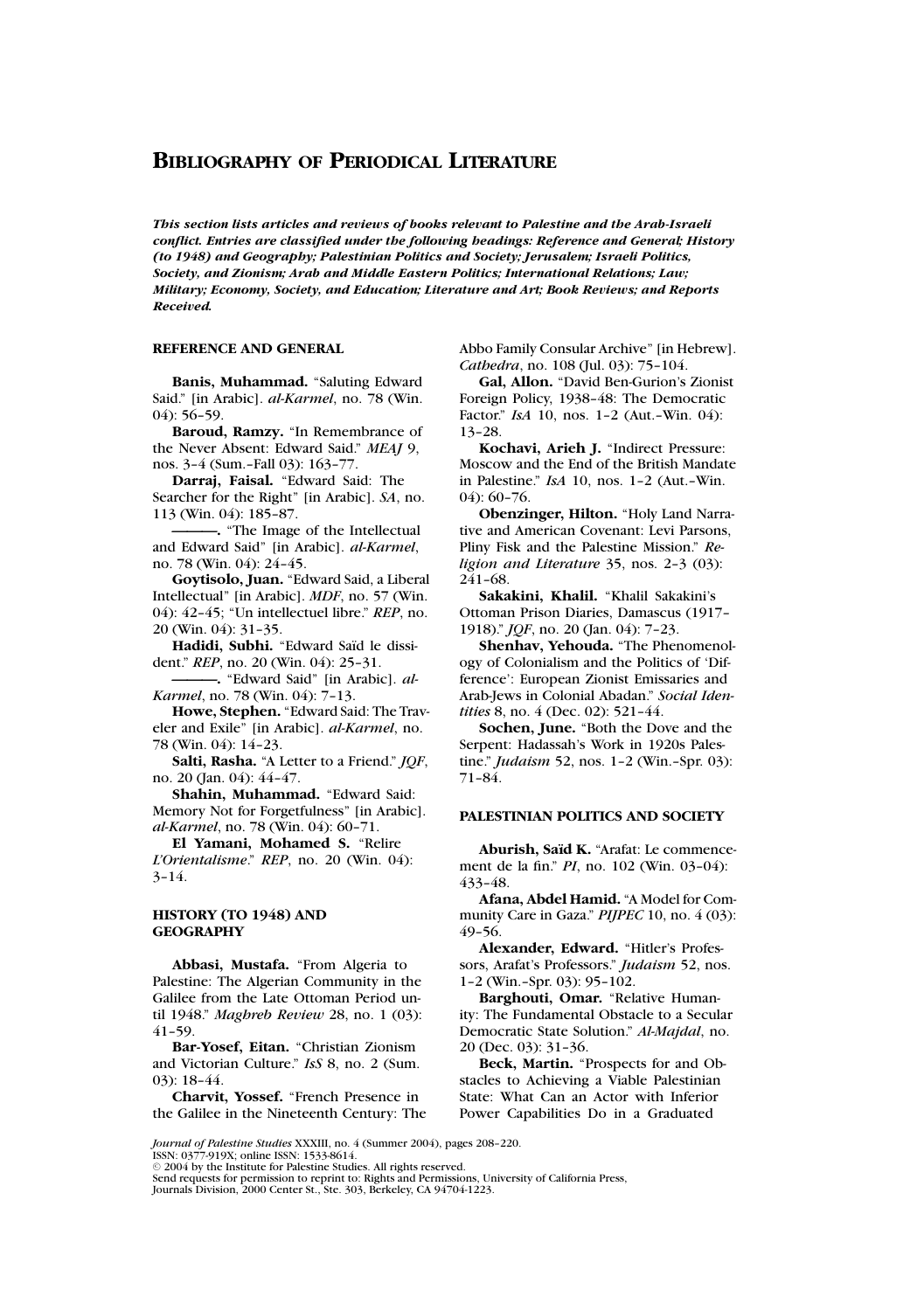Prisoner's Dilemma?" *Birzeit University Series of Strategic Papers*, no. 8 (04): 1– 63.

Bendelac, Jacques. "La fin de l'étatprovidence." *CO* 70, no. 2 (03): 67–82.

**Darraj, Faisal.** "Ihsan 'Abbas: The Typical Teacher" [in Arabic]. *al-Karmel*, no. 78 (Win. 04): 132–36.

**Frisch, Hillel.** "Debating Palestinian Strategy in the al-Aqsa Intifada." *TPV* 15, no. 2 (03): 61–80.

**———.** "The Palestinian Media and Anti-Americanism: A Case Study." *MERIA* 7, no. 4 (Dec. 03): 74–82.

**Gabai, Nati.** "Sewage and Settlements." *NFW* 20, no. 1 (Jan.–Feb. 04): 12–14.

**Gertz, Nurith, and George Khleifi.** "Bleeding Memories." *PIJPEC* 10, no. 4 (03): 105–12.

**Hermann, Katja.** "'They Ask Us to Put Our Lives on Hold ... "—The Palestinian Women's Movement in Israel and the Challenge of Palestinian Identity Politics." *Orient* 44, no. 2 (03): 205–28.

**Herzog, Sergjo.** "Border Closures as a Reliable Method for the Measurement of Palestinian Involvement in Crime in Israel: A Quasi-Experimental Analysis." *International Journal of Comparative Criminology* 3, no. 1 (Jun. 03): 18–41.

**Hobfoll, Stevan.** "Been Down So Long, It Looks Like Up." *PIJPEC* 10, no. 4 (03): 17–23.

**Howard, Doug A.** "It Was Called 'Palestine': The Land, History, and Palestinian Identity." *Fides et Historia* 35, no. 2 (Sum.–Fall 03): 61–78.

**Jabaily, Annalisa.** "Water Rites: A Comparative Study of the Dispossession of American Indians and Palestinians from Natural Resources." *Georgetown International Environmental Law Review* 16, no. 2 (Win. 04): 225–46.

**Khoury, Elias.** "The Nakba and Its Interpretation: Edward Said and the Question of Palestine" [in Arabic]. *al-Karmel*, no. 78 (Win. 04): 46-55; "La Nakba, actualité et interprétation: Une lecture du livre d'Edward Saïd, *La Question de Palestine*." *REP*, no. 20 (Win. 04): 15-25.

Legrain, Jean-François. "Les Phalanges des martyrs d'Al-Aqsa en mal de leadership national." *MM*, no. 176 (Sum. 03): 11–34.

**Levitt, Matthew A.** "Hamas from Cradle to Grave: How Charity, Social Welfare, and Terror Come Together." *MEQ* 11, no. 1 (Win.  $04$ : 3–16.

**Litvak, Meir, and Esther Webman.**

"Perceptions of the Holocaust in Palestinian

Public Discourse." *IsS* 8, no. 3 (Fall 03): 123–40.

**Makhoul, Amir.** "The Geneva Accords in the Absence of a Palestinian Collective Framework." *NFW* 19, no. 9 (Dec. 03): 8–10. **McDermott, Gerald R.** "Which

Palestine? Whose Land? A Response to Doug Howard." *Fides et Historia* 35, no. 2 (Sum.– Fall 03): 79–84.

**Moskona-Lerman, Billie.** "Report from Palestine: I Was a Human Shield." *Philosophy and Social Action* 29, nos. 3–4 (03): 87–92.

**Muhammad, Zakaria.** "Resistance in Jenin Camp" [in Arabic]. *MDF*, no. 57 (Win. 04): 25–31.

**Oxenberg, Julie, and Dan Burnstein.** "Interview of Eyad El-Sarraj about His Work as a Psychiatrist in Gaza and His Vision for Peace." *Tikkun* 18, no. 6 (Nov.–Dec. 03): 59–65.

**Pape, Robert A.** "The Strategic Logic of Suicide Terrorism." *American Political Science Review* 97, no. 3 (Aug. 03): 343–61.

**Robinson, Glenn E.** "Being Yasir Arafat." *FA* 82, no. 6 (Nov.-Dec. 03): 136-41.

**Rougier, Bernard.** "Dynamiques religieuses et identité nationale dans les camps de refugiés palestiniens du Liban." MM, no. 176 (Sum. 03): 35–60.

**Roy, Sara.** "The Palestinian State: Division and Despair." *CH* 103, no. 669 (Jan. 04): 31–36.

**Sahli, Nabil.** "The Palestinian Intifada in Three Years" [in Arabic]. *SA*, no. 113 (Win. 04): 143–50.

**Sarraj, Eyad** (interview). "Defiant, Helpless and Demoralized." *PIJPEC* 10, no. 4 (03): 57–63.

**Shahin, Muhammad.** "Ihsan 'Abbas: A Personal Portrait" [in Arabic]. *al-Karmel*, no. 78 (Win. 04): 137–47.

**Sheehan, Edward R. F.** "The Disintegration of Palestine." *New York Review of Books* 51, no. 7 (29 April 04): 21–24.

**Simon, Steve, and Jonathan Stevenson.** "Confronting Hamas." *National Interest*, no. 7459–68 (Win. 03–04): 59–68.

**Thomas, Dominique.** "La question palestinienne et l'internationale islamiste ou l'histoire d'un jihad ajourn´e." *MM*, no. 176 (Sum. 03): 61–74.

**Yovell, Yoram.** "Enemy in the Consulting Room: The Impact of Terrorism and Armed Struggle on the Course of Therapy of Palestinian Arabs with an Israeli Jewish Analyst." *Psychoanalysis and Psychotherapy* 20, no. 2 (03): 157–74.

Zahar, Marie-Joëlle. "Arafat: Le passé, le présent et les options futures." *Études*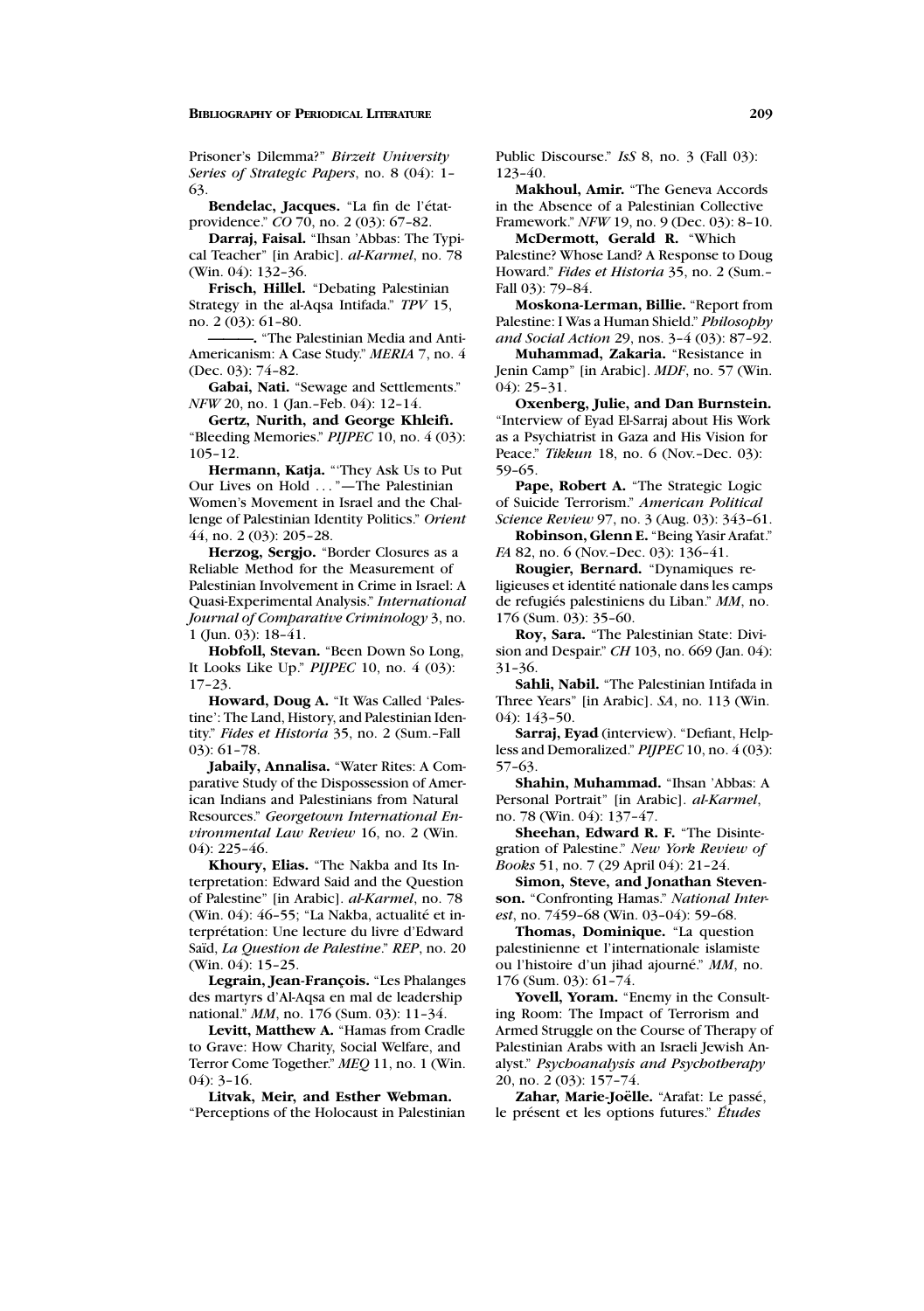*Internationales* 34, no. 4 (Dec. 03): 631– 70.

**Zewail, Ahmed.** "Road Map to a Muslim Renaissance—An Education Jihad and Fairness for Palestinians." *NPQ* 20, no. 4 (Sep. 03): 33–37.

**Zreik, Raef.** "La direction palestinienne entre le 'juste' et le 'possible': Deuxième partie—Les Palestiniens d'Israël." REP, no. 20 (Win. 04): 36–46.

# **JERUSALEM**

**Abowd, Thomas.** "Carving Up the Capital." *Middle East Report* 34, no. 1 (Spr. 04): 11.

Açikgenç, Alpaslan. "The Case of Jerusalem from a Civilizational Perspective." *Alternatives: Turkish Journal of International Relations* 1, no. 1 (Spr. 02): 103– 14.

**Davis, Rochelle.** "Peasant Narratives: Memorial Book Sources for Jerusalem Village History." *JQF*, no. 20 (Jan. 04): 62–72.

"An Interrupted Landscape: Tracing Jerusalem's New Walls: An Essay in Photos" [in Arabic]. *MDF*, no. 57 (Win. 04): 133–36.

**Kassissieh, Issah.** "Tracing the Path of Living Stones: Local Christianity and the National Cause." *JQF*, no. 19 (Oct. 03): 59– 66.

**Nassar, Ibrahim.** "In Their Image: Jerusalem in Nineteenth-Century English Travel Narratives." *JQF*, no. 19 (Oct. 03): 6–22.

**Sahhab, Elias.** "'This Is Radio Jerusalem ... 1936.'" *JQF*, no. 20 (Jan. 04): 52–55.

Said, Edward. "Gray and Sober Jerusalem.'" *JQF*, no. 20 (Jan. 04): 48–51.

**Sarsar, Saliba.** "Jerusalem: Between the Local and the Global." *Alternatives: Turkish Journal of International Relations* 1, no. 4 (Win. 02): 53–72.

**Seitz, Charmaine.** "The Distracted Sufi: The Naqshabandi Tariqa in Jerusalem." *JQF*, no. 20 (Jan. 04): 57–61.

Tamari, Salim. "Le café des Manants: Khalil Sakakini, Prince de l'oisiveté de Jérusalem." *REP*, no. 20 (Win. 04): 78-87.

**———.** "Lepers, Lunatics and Saints: The Nativist Ethnography of Tawfiq Canaan and his Jerusalem Circle." *JQF*, no. 20 (Jan. 04): 24–43.

. "The Vagabond Café and Jerusalem's Prince of Idleness" [in Arabic]. *MDF*, no. 57 (Win. 04): 117–32; *JQF*, no. 19 (Oct. 03): 23–36.

## **ISRAELI POLITICS, SOCIETY, AND ZIONISM**

**Aburaiya, Issam.** "The 1996 Split of the Islamic Movement in Israel: Between the Holy Text and Israeli-Palestinian Context." *IJPCS* 17, no. 3 (Spr. 04): 439-55.

**Almog, Doron.** "The West Bank Fence: A Vital Component in Israel's Strategy of Defense." *WI Policy Focus*, no. 47 (Mar. 04): 1–29.

**Amidror, Jacob.** "The Israeli Strategy Ingredients of the War against the Palestinian Objectives" [in Hebrew]. *Journal of National Defense Studies*, nos. 2–3 (Sep. 03): 13–24.

**Amidror, Yaakov.** "Israel's Security: The Hard-Learned Lessons: Some Peace Plans Would Repeat the Same Mistakes Twice." *MEQ* 11, no. 1 (Win. 04): 33-40.

**Ben-Moshe, Danny.** "Post-Zionism in the Oslo Era and the Implications for the Diaspora." *IsA* 10, nos. 1–2 (Aut.–Win. 04): 313–36.

**Berthomiere, William. `** "Nouvelle Intifada, mondialisation et immigration de travailleurs étrangèrs: une nouvelle realite sociale pour Israël." MM, no. 177 (Fall 03): 79–100.

**Birenbaum-Carmeli, Daphna.** "Reproductive Policy in Context: Implications on Women's Rights in Israel, 1945–2000." *Policy Studies* 24, nos. 2–3 (Jun.–Sep. 03): 101–13.

**Brender, Adi.** "The Effect of Fiscal Performance on Local Government Election Results in Israel: 1989–1998." *Journal of Public Economics* 87, no. 9 (Sep. 03): 2187– 2205.

Clemenceau, François. "Entretiens avec Elie Barnavi: Bush est notre chance." *CO* 70, no. 2 (03): 56–66.

**Farrer, Lindsay A., et al.** "Genetic and Environmental Epidemiology of Alzheimer's Disease in Arabs Residing in Israel." *Journal of Molecular Neuroscience* 20, no. 3 (Aug. 03): 207–12.

**Frisch, Hillel.** "Positions and Attitudes of Israeli Arabs Regarding the Arab World, 1990–2001." *MES* 39, no. 4 (Oct. 03): 99– 120.

**Goodman, Hirsh.** "Israel's Information Policy during the Iraq War." *Strategic Assessment* 6, no. 3 (Nov. 03): 28-31.

**Haidar, 'Aziz.** "Haridim Education in Israel" [in Arabic]. *MDF*, no. 57 (Win. 04): 93–106.

**Hever, Shir.** "Unemployment in Israel's History and Today." *NFW* 20, no. 1 (Jan.–Feb. 04): 4–8.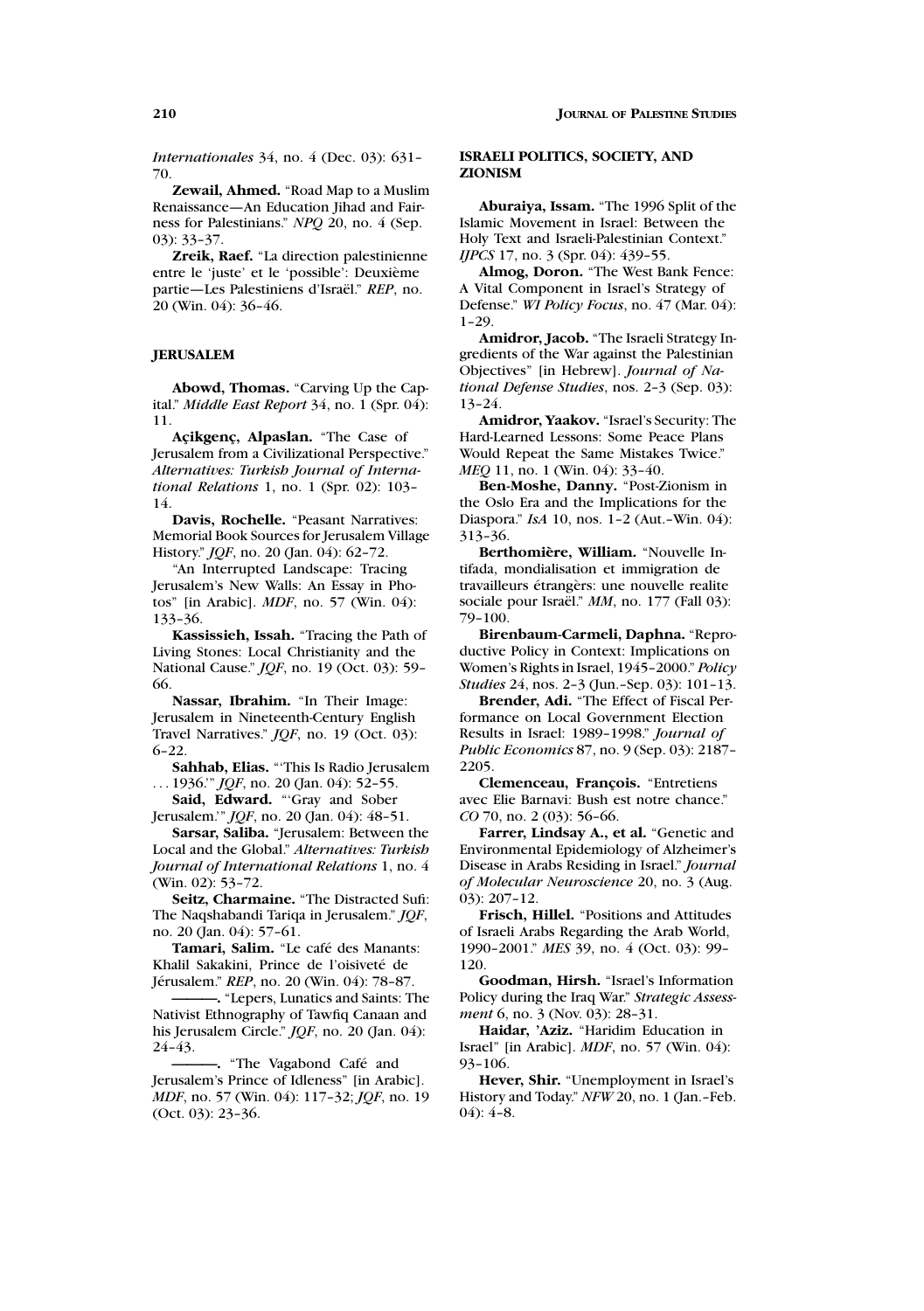**Kaplan, Steven.** "If There Are No Races, How Can Jews Be a 'Race'?" *Journal of Modern Jewish Studies* 2, no. 1 (Apr. 03): 79–96.

**Karsh, Efraim.** "Israel's Arabs v. Israel." *Commentary* 116, no. 5 (Dec. 03): 21–27.

**Khattab, Nabil.** "Explaining Educational Aspirations of Minority Students: The Role of Social Capital and Students' Perceptions." *Social Psychology of Education* 6, no. 4 (03): 283–302.

**Laferrere, Armand.** "Est-il permis de soutenir Israël?" *Commentaire* 36, no. 4 (Win. 04): 933–40.

**Laufer, Avital.** "Psychological Growth in the Aftermath of Terrorist Attacks." *PIJPEC* 10, no. 4 (03): 30–36.

**Lerner, Yaacov.** "Mental Health Services in the Changing Israeli Society." *PIJPEC* 10, no. 4 (03): 43–48.

Louër, Laurence. "Les paradoxes de l'integration des citoyens arabes." *CO* 70, no. 2 (03): 83–94.

**Mesch, Gustavo S., Gideon Fishman, and Zvi Eisikovits.** "Attitudes Supporting Violence and Aggressive Behavior among Adolescents in Israel: The Role of Family and Peers." *Journal of Interpersonal Violence* 18, no. 10 (Oct. 03): 1132–48.

**Naaman, Dorit.** "Old Wine in New Bottles: *Tekumah*, an Israeli Resurrection of Social Change?" *JQF*, no. 19 (Oct. 03): 37– 48.

**Peleg-Popko, Ora, Avigdor Klingman, and Iman Abu-Hanna Nahhas.** "Cross-Cultural and Familial Differences between Arab and Jewish Adolescents in Test Anxiety." *International Journal of Intercultural Relations* 27, no. 5 (Oct. 03): 525–41.

**Salem, Salah.** "Antisemitism, or, the Plight of Arab Culture from both Zionism and Western Liberalism" [in Arabic]. *ShA*, no. 117 (Spr. 04): 152–61.

**Schulman, Jason.** "The Life and Death of Socialist Zionism." *New Politics* 9, no. 3 (Sum. 03): 127–37.

**Seginer, Rachel, and Sami Mahajna.** "'Education Is a Weapon in Women's Hands': How Israeli Arab Girls Construe their Future." *Zse* 23, no. 2 (03): 184–98.

**Shadar, Hadas, and Robert Oxman.** "Of Village and City: Ideology in Israeli Public Planning." *Journal of Urban Design* 8, no. 3 (Oct. 03): 243–68.

**Shenhav, Yehouda.** "How Did the Mizrahim 'Become' Religious and Zionist? Zionism, Colonialism and the Religionization of the Arab-Jew." *NFW* 20, no. 1 (Jan.–Feb. 04): 18–24.

**Siegman, Henry.** "Israel: The Threat from Within." *New York Review of Books* 51, no. 3 (26 Feb. 04): 15–17.

**Sinclair, Alex.** "Beyond Black and White: Teaching Israel in Light of the Matzav." *Conservative Judaism* 55, no. 4 (Sum. 03): 69–80.

**Sofer, Sasson.** "Towards Distant Frontiers: The Course of Israeli Diplomacy." *IsA* 10, nos. 1–2 (Aut.–Win. 04): 1–12.

**Sosis, Richard, and Bradley J. Ruffle.** "Religious Ritual and Cooperation: Testing for a Relationship on Israeli Religious and Secular Kibbutzim." *Current Anthropology* 44, no. 5 (Dec. 03): 713–21.

**Steinberg, T.** "Letter from Israel." *Conservative Judaism* 55, no. 3 (Sum. 03): 72–89.

**Tzizyashvili, Eliyahu.** "The Bedouins in the Negev Area: A Search for Solutions" [in Hebrew]. *Journal of National Defense Studies*, nos. 2–3 (Sep. 03): 107–36.

**Winstok, Zeev.** "The Structure and Content of Verbal and Physical Aggression among Israeli Youths." *Journal of Interpersonal Violence* 18, no. 9 (Sep. 03): 975–98.

**Yaish, Meir.** "The Consequences of Immigration for Social Mobility: The Experience of Israel." *ESR* 18, no. 4 (Dec. 03): 449–71.

**Zunes, Stephen.** "Zionism in a Time of Occupation and Oppression." *Tikkun* 19, no. 2 (Mar.–Apr. 04): 53–56.

# **ARAB AND MIDDLE EASTERN POLITICS**

**Abdel-Nour, Farid.** "Responsibility and National Memory: Israel and the Palestinian Refugee Problem." *IJPCS* 17, no. 3 (Spr. 04): 339–63.

**Abu 'Ali, Sayyed A.** "The League of Arab States and the Philosophy of Reform" [in Arabic]. *ShA*, no. 117 (Spr. 04): 15–27.

**Abu-Nimer, Mohammed.** "Religion, Dialogue, and Non-Violent Actions in Palestinian-Israeli Conflict." *IJPCS* 17, no. 3 (Spr. 04): 491–511.

**Adwan, Sami, and Dan Bar-On.** "Shared History Project: A PRIME Example of Peace-Building under Fire." *IJPCS* 17, no. 3 (Spr. 04): 513–21.

**Aharon, Chaim.** "Possibilities of Israeli-Palestinian Conflict Resolution Based on Mutual Recognition of National Aspirations." *Galim* 1, no. 10 (Sum. 03): 11–19.

**Ahmad, Ahmad Y.** "Arab League Reform: Arab Transformations" [in Arabic]. *MA* 26, no. 301 (Mar. 04): 42–65.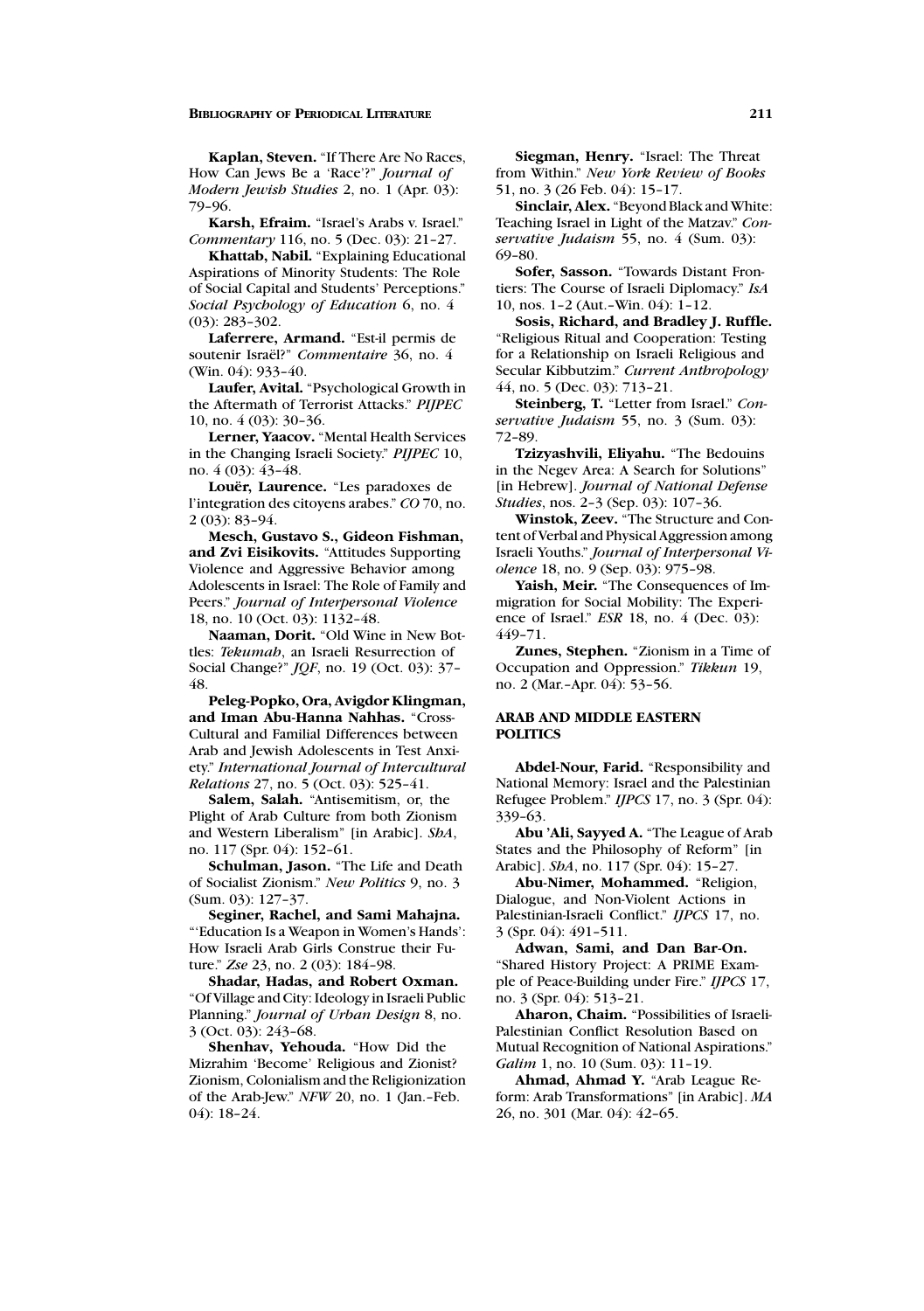**Alterman, Jon B.** "Arab-Israeli Peace Runs Aground." *International Politics* 40, no. 4 (Dec. 03): 559–64.

**Aras, Bulent. ¨** "The Academic Perceptions of Turkish-Israeli Relations." *Alternatives: Turkish Journal of International Relations* 1, no. 1 (Spr. 02): 1–17.

**———.** "Turkey and the Palestinian Question since al-Aqsa Intifada." *Alternatives: Turkish Journal of International Relations* 1, no. 3 (Fall 02): 49–63.

**Awwad, Elia.** "Broken Lives: Loss and Trauma in Palestinian-Israeli Relations." *IJPCS* 17, no. 3 (Spr. 04): 405–14.

**Baroudi, Sami E.** "The 2002 Arab Human Development Report: Implications for Democracy." *MEP* 11, no. 1 (Spr. 04): 132– 41.

**Baskin, Gershon, and Zakaria Al-Qaq.** "YES PM: Years of Experience in Strategies for Peace Making." *IJPCS* 17, no. 3 (Spr. 04): 543–62.

**Bookmiller, Robert J.** "Abdullah's Jordan: America's Anxious Ally." *Alternatives: Turkish Journal of International Relations* 2, no. 2 (Sum. 03): 174–95.

**Bulmer, Elizabeth R.** "The Impact of Israeli Border Policy on the Palestinian Labor Market." *Economic Development and Cultural Change* 51, no. 3 (Apr. 03): 657– 76.

**Byman, Daniel.** "Should Hezbollah Be Next?" *FA* 82, no. 6 (Nov.–Dec. 03): 54–66.

**Chaitin, Julia, Fida Obeidi, Sami Adwan, et al.** "Palestinian and Israeli Cooperation in Environmental Work during the 'Peace Era.'" *IJPCS* 17, no. 3 (Spr. 04): 523– 42.

**Damla, Aras.** "Turkey's Relations with Its Middle Eastern Neighbors (1991–2000)." *Ankara Papers*, no. 8 (03): 1–85.

**Dellapergola, Sergio, and Michel** L. Levy. "La démographie dans le conflit isra´elo-palestinien." *Commentaire* 36, no. 4 (Win. 04): 941–52.

**Erhan, Cagri.** "Turkish-Israeli Relations in a Historical Perspective." *Ankara Papers*, no. 6 (03): 1–70.

**Farhat, Muhammad N.** "The State and Arab Civil Society" [in Arabic]. *ShA*, no. 117 (Spr. 04): 100–11.

**Farsakh, 'Awni.** "Is the Call for 'Individual Salvation' Realistic and Possible in the Arab World?" [in Arabic]. *ShA*, no. 117 (Spr. 04): 43–52.

**Frisch, Hillel.** "Jordan and the Palestinian Authority: Did Better Fences Make Better Neighbors?" *MEJ* 58, no. 1 (Win. 04): 52–71.

**Golan, Arnon.** "Lydda and Ramle: From Palestinian-Arab to Israeli Towns, 1948–67." *MES* 39, no. 4 (Oct. 03): 121–39.

**Golan, Galia.** "Plans for Israeli-Palestinian Peace: From Beirut to Geneva." *MEP* 11, no. 1 (Spr. 04): 38-51.

**Habib, Hani.** "Geneva-Cairo-Herzliya: Political Movement: Contradictory Stations" [in Arabic]. *MDF*, no. 57 (Win. 04): 32– 41.

**Halkin, Hillel.** "Beyond the Geneva Accord: The Unofficial Agreement between Israelis and Palestinians Is Reprehensible, and Impossible to Ignore." *Commentary* 117, no. 1 (Jan. 04): 21–28.

**Hallaq, Eyad.** "An Epidemic of Violence." *PIJPEC* 10, no. 4 (03): 37-42.

**Kamel Dorai, Mohamed, Jalal Al Huseini, and Jean-Christophe Auge.** "De l'emigration au transfert? Realites demographiques et craintes politiques en Jordanie." *MM*, no. 176 (Sum. 03): 75–94.

**Karayanni, Michael M.** "On the Concept of 'Ours': Multiculturalism with Respect to Arab-Jewish Relations." *Law Review* 27, no. 1 (Jul. 03): 73–108.

**Kreidie, Lina H., and Kristen R. Monroe.** "Psychological Boundaries and Ethnic Conflict: How Identity Constrained Choice and Worked to Turn Ordinary People into Perpetrators of Ethnic Violence during the Lebanese Civil War." *IJPCS* 16, no. 1 (Fall 02): 5–36.

**Lavie, Ephraim.** "The Road Map: Political Resolution instead of National Narrative Confrontation." *PIJPEC* 10, no. 4 (03): 83– 91.

**Lucas, Russell E.** "Jordan: The Death of Normalization with Israel." *MEJ* 58, no. 1 (Win. 04): 93–111.

**———.** "Press Laws as a Survival Strategy in Jordan, 1989–99." *MES* 39, no. 4 (Oct. 03): 81–98.

**Makovsky, David.** "How to Build a Fence: Israelis and Palestinians Must Be Separated for the Middle East to Achieve Some Semblance of Peace. At this Point, that Will Take a Fence." *FA* 83, no. 2 (Mar.–Apr. 04): 50–64.

**Maoz, Ifat.** "Peace Building in Violent Conflict: Israeli-Palestinian Post-Oslo Peopleto-People Activities." *IJPCS* 17, no. 3 (Spr. 04): 563–74.

**Matz, David.** "Why Did Taba End?" *PI-JPEC* 10, no. 4 (03): 92-98.

**Muharram, Muhammad R.** "The Arab-Israeli Conflict and the Development of an Islamic Perspective." *MEAJ* 9, nos. 3–4 (Sum.–Fall 03): 215–41.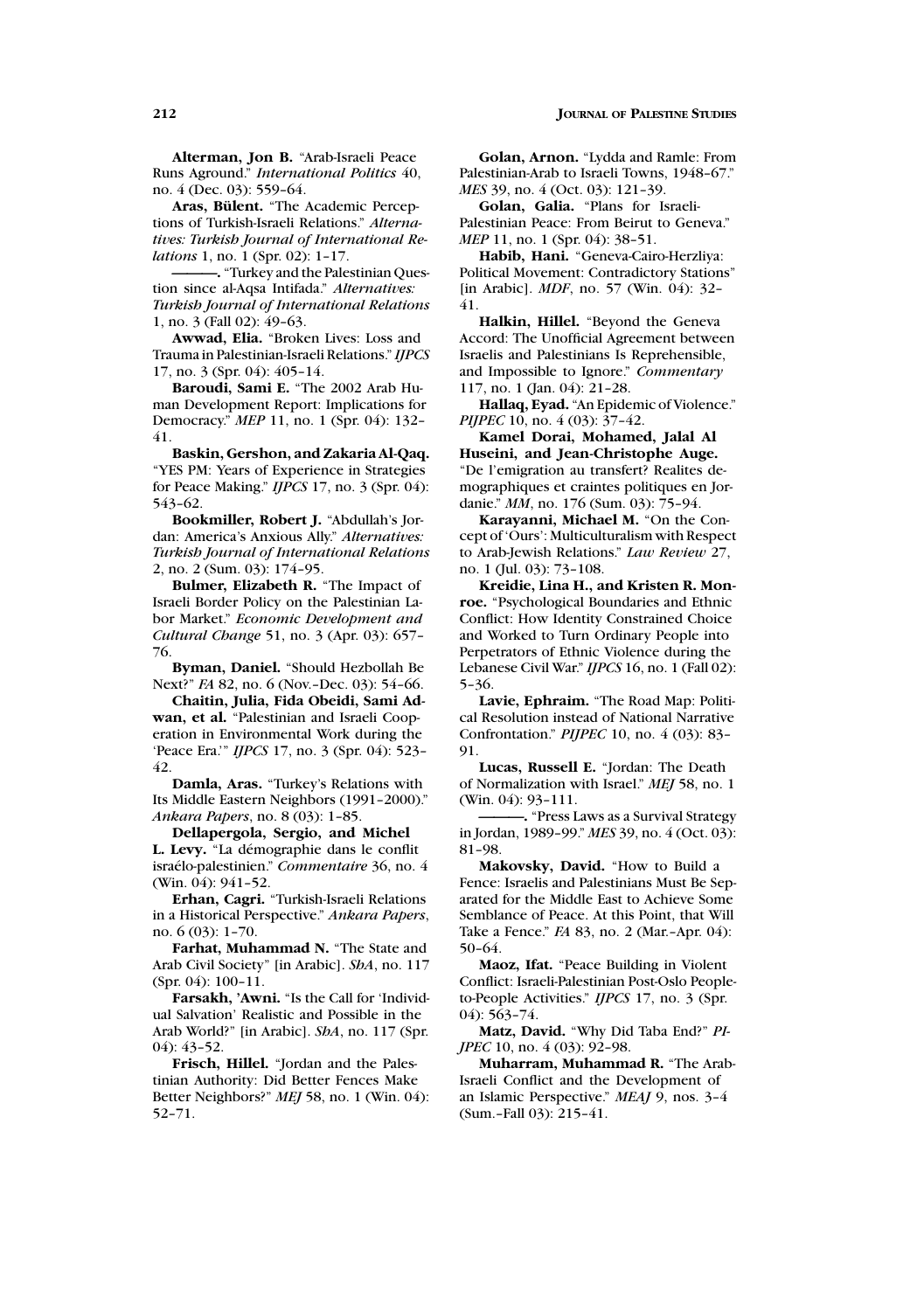**Munthiri, Suleiman.** "Arab League Reform: Reforming the Relationship between the Arab League and Its Specialized Agencies" [in Arabic]. *MA* 26, no. 301 (Mar. 04): 66–99.

**Nafi'a, Hasan.** "Arab League Reform: Benefiting from the Structural Organization of Regional and International Organizations" [in Arabic]. *MA* 26, no. 301 (Mar. 04): 100– 15.

**Neumayer, Eric.** "What Factors Determine the Allocation of Aid by Arab Countries and Multilateral Agencies?" *Journal of Development Studies* 39, no. 4 (03): 134–47.

**Newman, David.** "Barriers or Bridges? The Political Geography of Israel's Separation Wall." *Tikkun* 18, no. 6 (Nov.–Dec. 03): 54– 58.

**Olmert, Ehud.** "Israël-palestine: chacun chez soi." *PI*, no. 102 (Win. 03-04): 449–64.

**Ottolenghi, Emanuele.** "Why Palestinians and Israelis Are Not Ready for Peace." *Survival* 46, no. 1 (Spr. 04): 41–54.

**Peleg, Ilan.** "Jewish-Palestinian Relations in Israel: From Hegemony to Equality?" *IJPCS* 17, no. 3 (Spr. 04): 415–37.

**Petersen, Tore T.** "How Not to Stand Up to Arabs and Israelis." *IHR* 25, no. 3 (Sep. 03): 616–35.

**Podeh, Elie.** "The Lie That Won't Die: Collusion, 1967: It Was All a Conspiracy— So They Think." *MEQ* 11, no. 1 (Win. 04): 51–62.

**Reiter, Yitzhak.** "The Palestinian-Transjordanian Rift: Economic Might and Political Power in Jordan." *MEJ* 58, no. 1 (Win. 04): 72–92.

**Rifaat, Said.** "The Cycle of Events in the Arab Arena" [in Arabic]. *ShA*, no. 117 (Spr.  $04$   $6-14$ 

**Rouhana, Nadim.** "Reconciliation in Ongoing National Conflicts: Power and Identity in the Israeli-Palestinian Case" [in Arabic]. *MDF*, no. 57 (Win. 04): 62–76.

**Roy, Sara.** "The Palestinian-Israeli Conflict and Palestinian Socioeconomic Decline: A Place Denied." *IJPCS* 17, no. 3 (Spr. 04): 365–403.

**Rynhold, Jonathan.** "Israel's Fence: Can Separation Make Better Neighbours?" *Survival* 46, no. 1 (Spr. 04): 55–76.

**Saaef, 'Abdullah.** "Arab League Reform: The Openness of the Arab League toward Arab Civil Society" [in Arabic]. *MA* 26, no. 301 (Mar. 04): 116–28.

**Sales, Ferran.** "Le mur lamentable." *REP*, no. 20 (Win. 04): 72–77.

**Salhani, Claude.** "The Syria Accountability Act: Taking the Wrong Road to Damascus." *CATO Policy Analysis*, no. 512 (18 Mar. 04): 1–12.

**Saouli, Adham.** "Lebanon's Hizbullah: The Quest for Survival." *World Affairs* 166, no. 2 (Fall 03): 71–80.

**Sato, Noriko.** "On the Horns of the Terrorist Dilemma: Syrian Christians' Response to Israeli 'Terrorism.'" *History and Anthropology* 14, no. 2 (Jun. 03): 141–56.

**Schlueter, Deborah R.** "The Compassionate Listening Project: Leah Green Initiates Dialogue in Israel and Palestine." *World and I* 19, no. 2 (Feb. 03): 124–31.

**Shalom, Zaki.** "Ben-Gurion and Tewfik Tuobi Finally Meet (October 28, 1966)." *IsS* 8, no. 2 (Sum. 03): 44–69.

**Shatz, Adam.** "In Search of Hezbollah." *New York Review of Books* 51, no. 7 (29 April 04): 41–44.

**———.** "In Search of Hezbollah-II" *New York Review of Books* 51, no. 8 (13 May 04): 26–29.

**Shemesh, Moshe.** "Did Shuqayri Call for 'Throwing the Jews into the Sea?'" *IsS* 8, no. 2 (Sum. 03): 70–81.

**Steinberg, Shoshana.** "Discourse Categories in Encounters between Palestinians and Israelis." *IJPCS* 17, no. 3 (Spr. 04): 471– 89.

**Sussman, Gary.** "Is the Two-State Solution Dead?" *CH* 103, no. 669 (Jan. 04): 37–42.

**Swart, Gerrie, and Hussein Solomon.** "The Israeli-Palestinian Conflict and the Road Map to Peace." *South African Journal of International Affairs* 10, no. 2 (Win.–Spr. 03): 91–108.

# **INTERNATIONAL RELATIONS**

**Abadi, Jacob.** "The Road to the Israeli-Spanish Rapprochement." *IsA* 10, nos. 1–2 (Aut.–Win. 04): 177–202.

**Abu Al-Hijaa, Ibrahim.** "The American Economic Isolation of the Palestinians: Drying the Source or Inflaming Hatred?" *MEAJ* 9, nos. 3–4 (Sum.–Fall 03): 293–301.

**Althiabat, Majed.** "The Rise of Islamic Movements in the Arab World: The Role of American Foreign Policy." *MEAJ* 9, nos. 3–4 (Sum.–Fall 03): 197–213.

**Amin, Samir.** "The Geopolitics of Contemporary Imperialism" [in Arabic]. *MA* 27, no. 303 (May 04): 31–56.

**Bayefsky, Anne.** "Israel, the United Nations, and the Road Map." *AFPI* 25, no. 5 (Oct. 03): 373–94.

**———.** "The UN and the Jews: The Inner Corruption of the World Body is Nowhere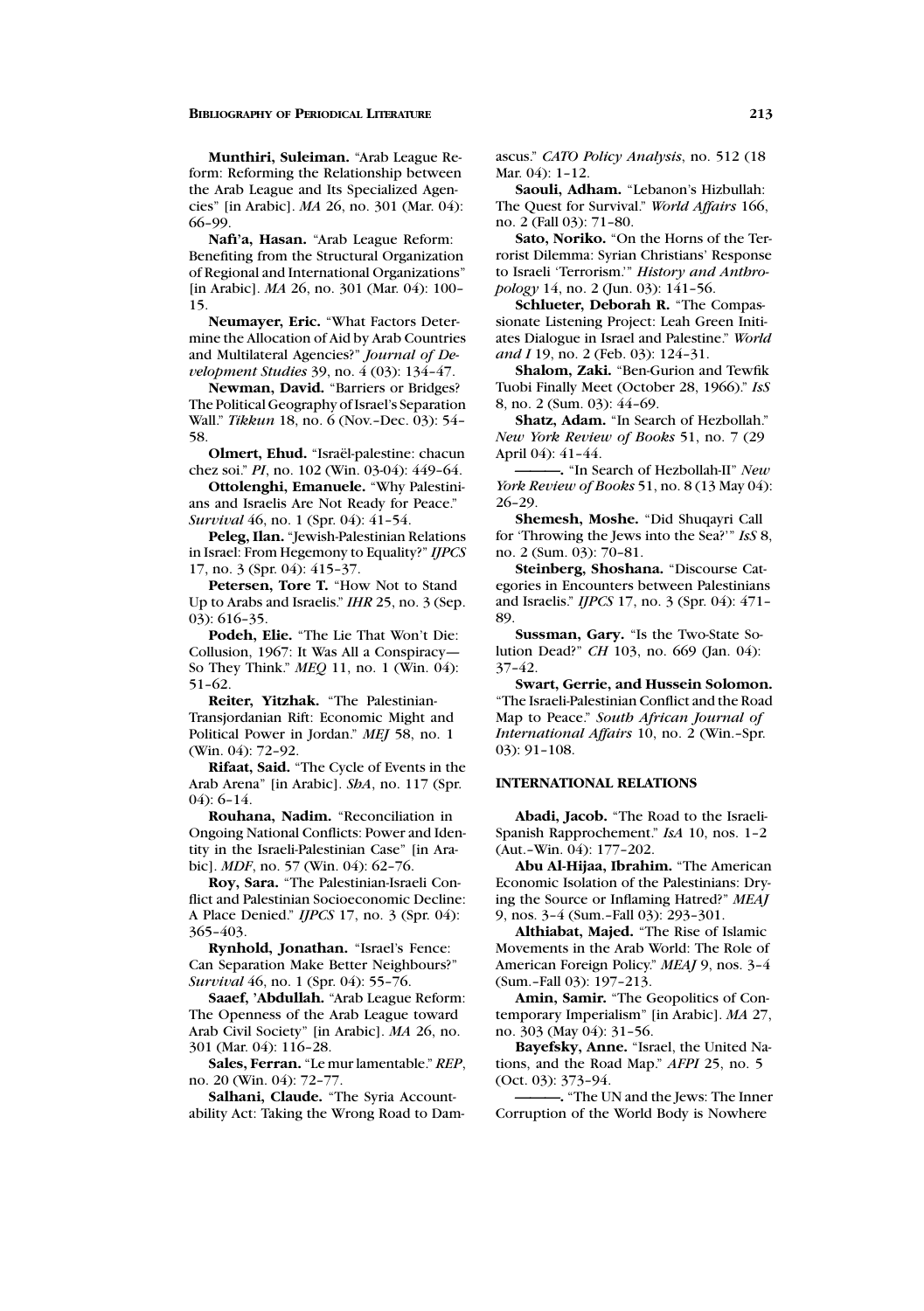More Evident than in Its Scurrilous Record on Israel and Anti-Semitism." *Commentary* 117, no. 2 (Feb. 04): 42–46.

**Ben-Zvi, Abraham.** "Influence and Arms: John F. Kennedy, Lyndon B. Johnson and the Politics of Arms Sales to Israel, 1962–66." *IsA* 10, nos. 1–2 (Aut.–Win. 04): 29–59.

**Bolkestein, Frits.** "Europe, America and the Middle East." *European Review* 11, no. 3 (Jul. 03): 239–44.

**Carpenter, Ted G.** "Restless Empire: Washington's Goals and Problems in the Islamic Arc." *MQ* 14, no. 4 (Fall 03): 99– 115.

**Chama'a, Mai.** "Nigeria and Israel, From Economy To Security: One Goal" [in Arabic]. *MDF*, no. 57 (Win. 04): 77-92.

**Chopra, Jarat.** "Third Party Monitoring in the Israeli-Palestinian Conflict." *ISpec* 38, no. 4 (Oct.-Dec. 03): 21–32.

**Deeb, George** (interview). "The American Strategy in the Middle East" [in Arabic]. *SA*, no. 113 (Win. 04): 125–33.

**Fouskas, Vassilis K.** "US Macht-politik in Eurasia and the Re-fashioning of the Greater Middle East." *Alternatives: Turkish Journal of International Relations* 2, no. 2 (Sum. 03): 99–121.

**Freedman, Robert O.** "Russian Policy toward the Middle East under Putin." *Alternatives: Turkish Journal of International Relations* 2, no. 2 (Sum. 03): 66–98.

**Goldberg, David H., and Tilly R. Shames.** "The 'Good-Natured Bastard': Canada and the Middle East Refugee Question." *IsA* 10, nos. 1–2 (Aut.–Win. 04): 203– 22.

**Goldstein, Jonathan.** "The Republic of China and Israel, 1911–2003." *IsA* 10, nos. 1–2 (Aut.–Win. 04): 223–53.

**Joffe, Joseph.** "The Demons of Europe: Why, Really, Do Many on the Continent Damn Israel and the United States in the Same Breath?" *Commentary* 117, no. 1 (Jan. 04): 29–34.

**Kemp, Geoffrey.** "Europe's Middle East Challenges." *WQ* 27, no. 1 (Dec. 03): 163– 77.

**Khan, Muqtedar.** "United States and the Muslim World: A Need for a Softer Approach." *MEAJ* 9, nos. 3–4 (Sum.–Fall 03): 75–82.

**Kumaraswamy, P.R.** "Israel-India Relations: Seeking Balance and Realism." *IsA* 10, nos. 1–2 (Aut.–Win. 04): 254–72.

**Miller, Rory.** "The PLO Factor in Euro-Israeli Relations, 1964–1992." *IsA* 10, nos. 1–2 (Aut.–Win. 04): 123–55.

**Muravchik, Joshua.** "Listening to Arabs." *Commentary* 116, no. 5 (Dec. 03): 28–33.

**Murphy, Ray.** "United Nations Peacekeeping in Lebanon and Somalia, and the Use of Force." *Journal of Conflict and Security Law* 8, no. 1 (Mar. 03): 71–99.

**Netzer, Gidi.** "The Kashmir Conflict and Its Consequences for the Israeli Palestinian Conflict" [in Hebrew]. *Journal of National Defense Studies*, nos. 2–3 (Sep. 03): 25–44.

**Niblock, Tim.** "Reform and Reconstruction in the Middle East: Room for EU-US Cooperation?" *ISpec* 38, no. 4 (Oct.–Dec. 03): 47–58.

**Norton, Augustus R.** "Making War, Making Peace: The Middle East Entangles America." *CH* 103, no. 669 (Jan. 04): 3–7.

**Ottaway, Marina.** "US Nation-building Policy in the Greater Middle East." *ISpec* 38, no. 4 (Oct.–Dec. 03): 21–32.

**Paz, Reuven.** "Islamists and Anti-Americanism." *MERIA* 7, no. 4 (Dec. 03): 53–61.

**Perko, F. Michael.** "Contemporary American Christian Attitudes to Israel Based on the Scriptures." *IsS* 8, no. 2 (Sum. 03): 1–17.

**Pubantz, Jerry, and John A. Moore.** "The Fortunes of the United Nations in the Middle East." *Alternatives: Turkish Journal of International Relations* 2, no. 2 (Sum. 03): 122–44.

**Raijman, Rebecca, Moshe Semyonov, and Peter Schmidt.** "Do Foreigners Deserve Rights? Determinants of Public Views towards Foreigners in Germany and Israel." *ESR* 19, no. 4 (Sep. 03): 379–92.

**Rashid, Siham.** "The Role of the International Media in the Palestinian-Israeli Conflict." *NFW* 19, no. 9 (Dec. 03): 14–16.

**Reich, Bernard.** "Operation Iraqi Freedom and the New Middle East." *MQ* 14, no. 4 (Fall 03): 116–38.

**Sandler, Shmuel.** "Towards a Conceptual Framework of World Jewish Politics: State, Nation, and Diaspora in a Jewish Foreign Policy." *IsA* 10, nos. 1–2 (Aut.–Win. 04): 301–12.

**Sarsar, Saliba.** "The Question of Palestine and United States Behavior at the United Nations." *IJPCS* 17, no. 3 (Spr. 04): 457–70.

**Shaaban, 'Abdul Hussein.** "United Nations Mechanisms and the Palestine Question: United Nations Resolutions between Theory and Practice (The Refugee Case)" [in Arabic]. *MA* 302, no. 26 (Apr. 04): 76–83.

**Shaoul, Raquel.** "Japan and Israel: An Evaluation of Relationship-Building in the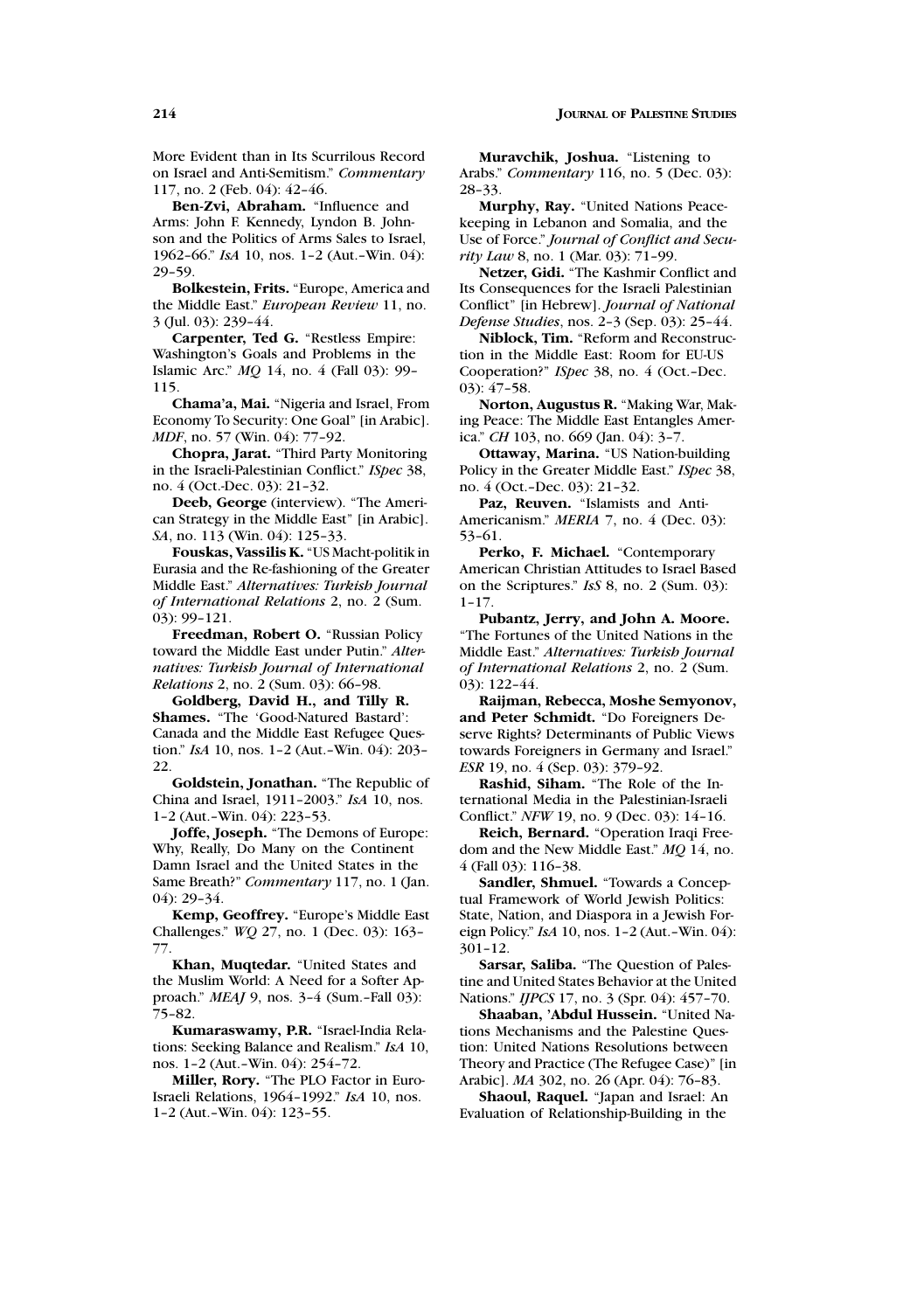Context of Japan's Middle East Policy." *IsA* 10, nos. 1–2 (Aut.–Win. 04): 273–300.

**Sisco, Joseph J.** "The Challenge for the United States in the Post-11 September Era: An Overview." *MQ* 14, no. 4 (Fall 03): 3– 18.

**Sless, Jonathan.** "Blocking Peace: Britain and the Israeli-Jordanian Conflict 1949–51." *IsA* 10, nos. 1–2 (Aut.–Win. 04): 77–104.

**Steinberg, James.** "The Bush Foreign Policy Revolution." *NPQ* 20, no. 3 (Sum. 03): 5–13.

**Telhami, Shibley.** "The Ties That Bind: The War on Terror Has Bound Israel and the United States Closer Together." *FA* 83, no. 2 (Mar.-Apr. 04): 8-12.

**Turner, Stansfield.** "The Critical Nature of U.S. Policy in the Middle East." *MQ* 14, no. 4 (Fall 03): 42–55.

**Wilkinson, Ron.** "UNRWA's Role in Housing Reconstruction." *Al-Majdal*, no. 20 (Dec. 03): 43–48.

**Yassin, Sabah.** "The Monopoly of Communication in American Policy: 'Al-Hurra' Satellite Channel" [in Arabic]. *MA* 27, no. 303 (May 04): 57–66.

**Zunes, Stephen.** "U.S. Policy towards Syria and the Triumph of Neoconservativism." *MEP* 11, no. 1 (Spr. 04): 52–69.

#### **LAW**

**Chemillier-Gendreau, Monique.**

"L'acord de Genève au regard du droit international." *REP*, no. 20 (Win. 04): 63–71.

**Farrell, Brian.** "Israeli Demolition of Palestinian Houses as a Punitive Measure: Application of International Law to Regulation 119." *Brooklyn Journal of International* Law 28, no. 3 (03): 871-936.

**Hauswaldt, Christian.** "Problems under the EC–Israel Association Agreement: The Export of Goods Produced in the West Bank and the Gaza Strip under the EC–Israel Association Agreement." *Journal of Environmental Law* 14, no. 3 (Jun. 03): 591– 611.

**Hyams, Beborah, and Leena Dallasheh.** "Whitewashing 'Black October': The Or Commission of Inquiry." *NFW* 19, no. 9 (Dec. 03): 22–26.

**Mizrahi, Shlomo, and Assaf Meydani.** "Political Participation through the Judicial System: Exit, Voice and Quasi-Exit in Israeli Society." *IsS* 8, no. 2 (Sum. 03): 118–39.

**Saban, Ilan.** "A Lone (Bi-Lingual) Cry in the Dark?" *Law Review* 27, no. 1 (Jul. 03): 109–38.

### **MILITARY**

**Bar-Joseph, Uri, and Arie W. Kruglanski.** "Intelligence Failure and Need for Cognitive Closure: On the Psychology of the Yom Kippur Surprise." *PP* 24, no. 1 (Mar. 03): 75–99.

**Karmon, Ely.** "'Fight on All Fronts': Hizballah, the War on Terror, and the War in Iraq." *WI Policy Focus*, no. 46 (Dec. 03): 1–51.

**Kuperman, Ranan D.** "The Effect of Domestic and Foreign Pressure on Israeli Decisions to Use Limited Military Force." *Journal of Peace Research* 40, no. 6 (Nov. 03): 677–94.

**Stein, Kenneth.** "The October 1973 War: Super-Power Engagement and Estrangement." *Zmanim* 21, no. 84 (Fall 03): 59– 69.

**Suleiman, Jaber.** "Fifteen Years after the June 1982 War: Testimonies on the Battle of Burj al-Shamali Refugee Camp and Israel's Massacres and Air Raids." *Al-Majdal*, no. 20 (Dec. 03): 22–30.

**Susser, Asher.** "The 1973 War between Jordan and Palestine." *Zmanim* 21, no. 84 (Fall 03): 48–58.

**Zisser, Eyal.** "Syria and the October War: A Missed Opportunity." *Zmanim* 21, no. 84 (Fall 03): 34–45.

# **ECONOMY, SOCIETY, AND EDUCATION**

**Abdallah, Abdel Mahdi.** "Causes of Anti-Americanism in the Arab World: A Socio-Political Perspective." *MERIA* 7, no. 4 (Dec. 03): 62–73.

**Abu-Bader, Suleiman, and Aamer S. Abu-Qarn.** "Government Expenditures, Military Spending and Economic Growth: Causality Evidence from Egypt, Israel, and Syria." *Journal of Policy Modeling* 25, no. 6–7 (03): 567–83.

**Aweiss, Salem.** "History Teaching in the Palestinian Context: Confronting the Interpretive Paradox!" *Internationale Schulbuchforschung* 25, no. 4 (03): 319–42.

**Baidoun, Samir, and Mohamed Zairi.** "A Proposed Model of TQM Implementation in the Palestinian Context." *Total Quality Management and Business Excellence* 14, no. 10 (Dec. 03): 1193– 1212.

**Bleich, Avi, Rana Nashashibi, Shmuel Tyano, et al.** "Mental Health in Israeli and Palestinian Societies: Roundtable Discussion." *PIJPEC* 10, no. 4 (03): 64–77.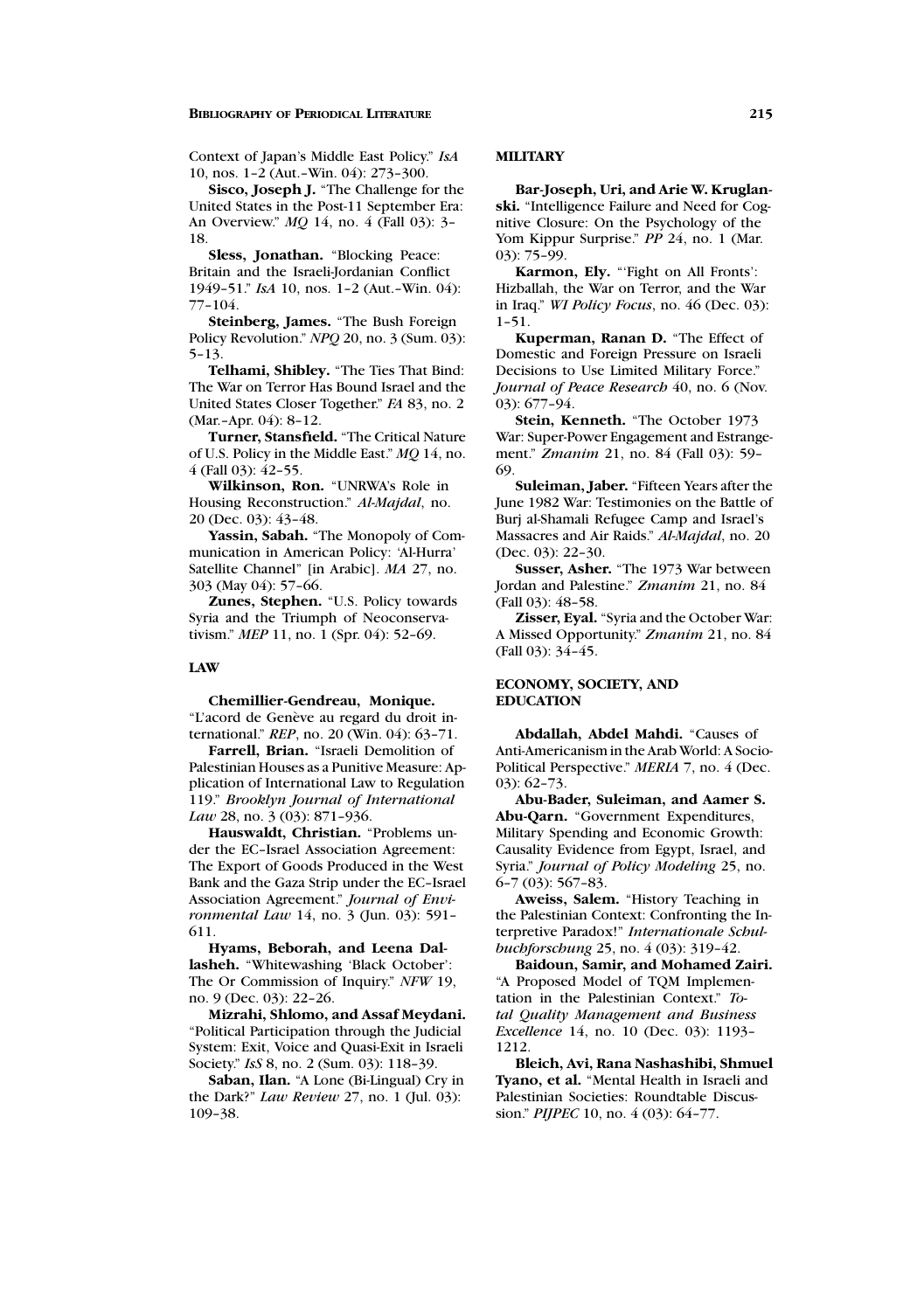**Darwish, Adel.** "Anti-Americanism in the Arabic Language Media." *MERIA* 7, no. 4 (Dec. 03): 44–52.

**Enshassi, Adnan, Roger Liska, N. Salwalh, et al.** "Contributors to Construction Delays in Palestine." *American Professional Constructor* 27, no. 2 (03): 45–53.

**Hazboun, Viveca.** "A Psychotherapeutic View of Violence." *PIJPEC* 10, no. 4 (03): 24–29.

**Jorisch, Avi.** "Al-Manar: Hizbullah TV, 24/7: Al-Manar is the Dark Side of the New Arab Media." *MEQ*11, no. 1 (Win. 04): 17–32.

**Kornfeld, I. E.** "A Water Solution for the Middle East Conflict." *Environmental Law Reporter News and Analysis* 33, no. 3 (03): 10207–216.

**Kriener, Jonathan.** "Palestinian School Textbooks: Between International Polemics and National Apologia." *Internationale Schulbuchforschung* 25, no. 4 (03): 399– 406.

**Mimi, Ziad A., and Bassam I. Sawalhi.** "A Decision Tool for Allocating the Waters of the Jordan River Basin between All Riparian Parties." *Water Resources Management* 17, no. 6 (Dec. 03): 447–61.

**Mimi, Ziad A., M. Ziara, and H. H. Nigim.** "Water Conservation and Its Perception in Palestine: A Case Study." *Water and Environmental Management Journal* 7, no. 3 (Aug. 03): 152–56.

**Pingel, Falk.** "No Highway on the Road-Map to Peace. A Re-Assessment of Israeli-Palestinian Textbook Studies Supported by the Georg Eckert Institute." *Internationale Schulbuchforschung* 25, no. 4 (03): 343–70.

**Podeh, Elie.** "Recognition without Legitimization: Israel and the Arab-Israeli Conflict in Egyptian History Textbooks." *Internationale Schulbuchforschung* 25, no. 4 (03): 371–98.

**Sadeh, Tal.** "Some Trade Effects of the EMU Process on Israel." *IsA* 10, nos. 1–2 (Aut.–Win. 04): 156–76.

**Schnell, Izhak, and Michael Softer.** "Embedding Entrepreneurship in Social Structure: Israeli-Arab Entrepreneurship." *International Journal of Urban and Regional Research* 27, no. 3 (03): 300–18.

**El Sheikh, Rebhy, Mohammad Ahmed, and Sami Hamdan.** "Strategy of Water Desalination in the Gaza Strip." *Desalination* 156, no. 1 (Aug. 03): 39–42.

**Yetim, Mu Erref.** "Governing International Rivers of the Middle East." *World Affairs* 166, no. 2 (Fall 03): 81-94.

**Al-Zu'bi, Yasin A. and Atef Al-Kharabsheh.** "Multicriteria Analysis for

Water Productivity in the Jordan Valley." *Water International* 28, no. 4 (Dec. 03): 501–11.

### **LITERATURE AND ARTS**

**Boullata, Kamal.** "Jerusalem in the Heart: Two Urban Artists in Exile." *JQF*, no. 20 (Jan. 04): 73–77.

**Munif, 'Abdul Rahman** (interview). "On Iraq, Palestine and the Novel" [in Arabic]. *MDF*, no. 57 (Win. 04): 5–24.

**Saleh, Fakhri.** "The Transformations of Fadwa Tuqan's Poetry: From Romanticism to Direct Expression" [in Arabic]. *MDF*, no. 57 (Win. 04): 107–13.

**Trajtenberg, Graciela.** "Modernisms in Action: Comparing the Relationship between Visual Arts, Social Classes and Politics in Israeli Nation-Building." *Comparative Studies of Culture and Power* 21 (03): 87– 110.

# **BOOK REVIEWS**

### **REFERENCE AND GENERAL**

Bailey, Betty J., and J. Martin Bailey. **Who Are the Christians in the Middle East?** in *WR* 23, no. 4 (May 04): 92 (H. Galford).

McLoughlin, Leslie. **In a Sea of Knowledge: British Arabists in the Twentieth Century** in *IHR* 25, no. 3 (03): 699–700 (D. Hopwood).

Said, Edward. **Orientalism** in *MA* 26, no. 302 (Apr. 04): 148–53 (A. Nasr); *Majallat al- 'Ulum al-Ijtima'iyya* 32, no. 1 (04): 179–86 (J. Bishai).

#### **HISTORY (TO 1948) AND GEOGRAPHY**

Katz, Sheila H. **Women and Gender in Early Jewish and Palestinian Nationalism** in *MEJ* 58, no. 1 (Win. 04): 163-64 (F. Hasso).

Lewis, Bernard. **What Went Wrong?** in *British Army Review*, no. 131 (03): 129–30 (L. Gowland).

Masters, Bruce. **Christians and Jews in the Ottoman Arab World: The Roots of Sectarianism** in *AHR* 108, no. 4 (Oct. 03): 1255 (N. Stillman).

Medoff, Rafael. **Militant Zionism in America: The Rise and Impact of the Jabotinsky Movement in the United States, 1926–1948** in *Historische Zeitschrift* 277, no. 3 (Dec. 03): 790 (R. Hofmann); *Journal of American History* 90, no. 4 (Mar. 04): 1515 (M. Raider).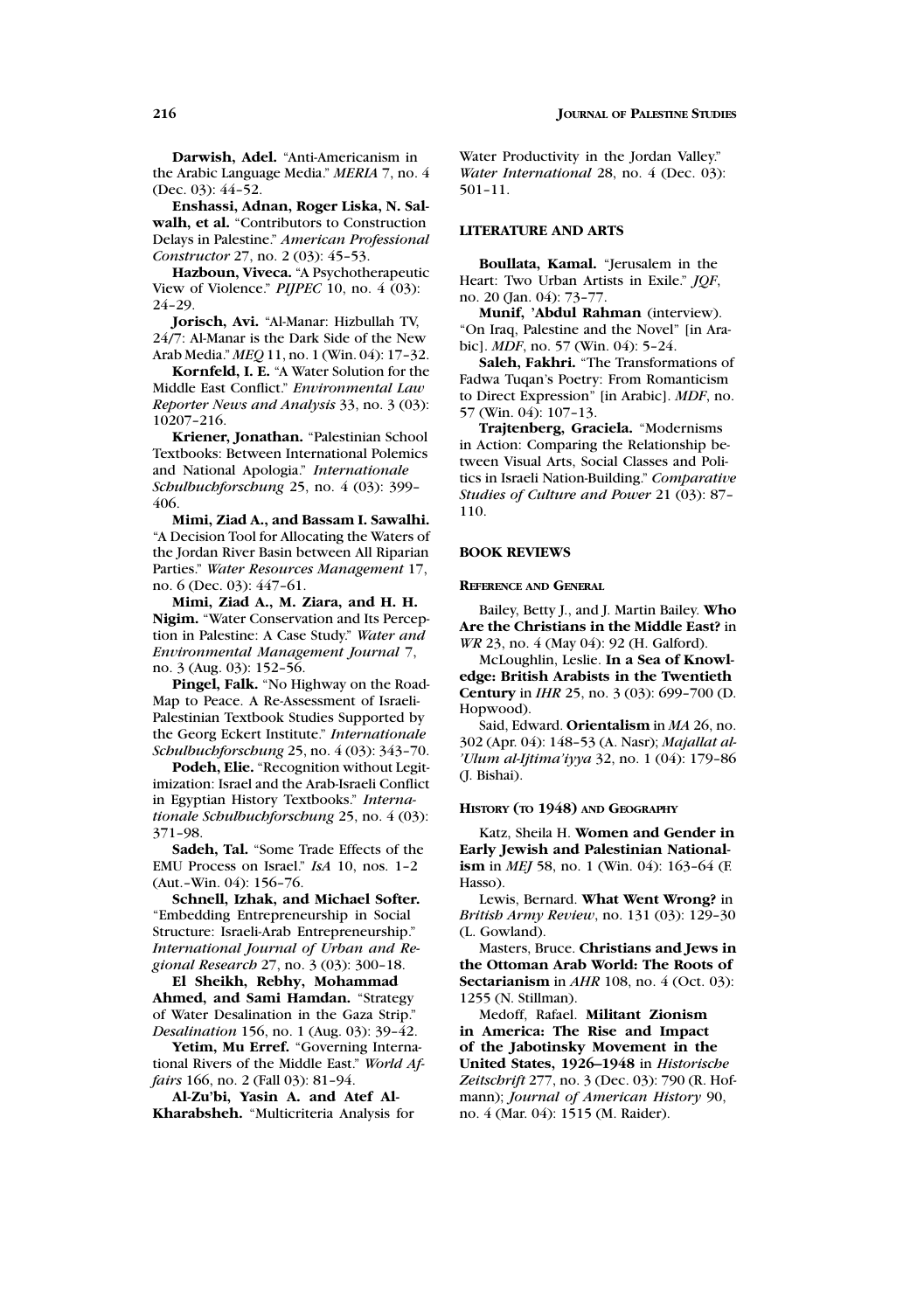Morris, Benny. **The Road to Jerusalem: Glubb Pasha, Palestine and the Jews** in *British Army Review*, no. 133 (03): 122 (G. Powell); *MESA* 37, no. 2 (Dec. 03): 272–73 (M. Deeb).

Philipp, Thomas. **Acre: The Rise and Fall of a Palestinian City, 1730–1831** in *AHR* 108, no. 5 (Dec. 03): 1562 (P. Khoury); *MDF*, no. 57 (Win. 04): 166–67 (B. Doumani).

Roshwald, Aviel. **Ethnic Nationalism and the Fall of Empires: Central Europe, Russia and the Middle East, 1914–1923** in *AHR* 109, no. 1 (Feb. 04): 153 (V. Liulevicius); *Nationalities Papers* 31, no. 2 (Jun. 03): 225 (M. O'Reilly).

**PALESTINIAN POLITICS AND SOCIETY**

Abu Fakhr, Saqr. **The Palestinian National Movement: From Armed Struggle to a Disarmed State** [in Arabic] in *MDF*, no. 57 (Win. 04): 157–61 (M. Kayali).

Armbruster, Deanna, and Michael Emery. **Tears in the Holy Land** in *PIJPEC* 10, no. 4 (03): 113–15 (S. McGregor-Wood).

Asseburg, Muriel. **Blockierte Selbstbestimmung: Palastinensische Staats- und ¨ Nationenbildung wahrend der Inter- ¨ imsperiode. Aktuelle Materialien zur Internationalen Politik** in *Orient* 44, no. 2 (03): 283–84 (R. Robert).

Baroud, Ramzy, ed. **Searching Jenin: Eyewitness Accounts of the Israeli Invasion 2002** in *MDF*, no. 57 (Win. 04): 161–63 (L. Allen).

Brown, Nathan J. **Palestinian Politics after the Oslo Accords** in *MEP* 11, no. 1 (Spr. 04): 160–63 (P. Wilcox).

Christison, Kathleen. **Perceptions of Palestine: Their Influence on U.S. Middle East Policy** in *JTWS* 20, no. 2 (Fall 03): 263–65 (A. Abraham).

Farsoun, Samih. **Palestine and the Palestinians** [in Arabic] in *MDF*, no. 57 (Win. 04): 146–56 (M. Sharif).

Fleischmann, Ellen L. **The Nation and Its "New" Women: The Palestinian Women's Movement 1920–1948** in *MEJ* 58, no. 1 (Win. 04): 143–44 (A. Sa'ar).

Gay-Para, Praline. **Contes popularies de Palestine** in *FPA*, no. 296 (Dec. 03): 28 (H. Pérol).

Karsh, Efraim. **Arafat's War: The Man and His Battle for Israeli Conquest** in *Commentary* 117, no. 1 (Jan. 04): 58–61 (D. Pryce-Jones); *JP* (13 Feb. 04): 22–23 (B. Stephens).

Lema, Juis. **Couvrir le desastre: Un ´ regard sur l'Intifada** in *FPA*, no. 296 (Dec. 03): 28 (J. Rabinovici).

Muravchik, Joshua. **Covering the Intifada: How the Media Reported the Palestinian Uprising** in *MEJ* 58, no. 1 (Win. 04): 166 (A Clark).

Oikonomides, Th´eodora. **Bienvenue a` Ramallah** in *FPA*, no. 296 (Dec. 03): 27 (R. Vial).

Rubin, Barry, and Judith C. Rubin. **Yasir Arafat: A Political Biography** in *Commentary* 117, no. 1 (Jan. 04): 58–61 (D. Pryce-Jones); *JP* (13 Feb. 04): 22–23 (B. Stephens); *MEJ* 58, no. 1 (Win. 04): 164 (P. Ponraja).

#### **JERUSALEM**

Ben-Arieh, Yehoshua, and Moshe Davis, eds. **With Eyes toward Zion V: Jerusalem in the Mind of the Western World** in *MESA* 37, no. 2 (Dec. 03): 306 (D. Kaye).

Center for Jerusalem Studies Conference. **Capturing 19th Century Jerusalem in Photography** in *JQF*, no. 19 (Oct. 03): 49–52 (C. Seitz).

Davidson Center. **The Digital Temple Mount** in *JQF*, no. 19 (Oct. 03): 53–58 (Y. al-Natsheh).

Greenberg, David, and Eliezer W. Witztum. **Sanity and Sanctity: Mental Health Work among the Ultra-Orthodox in Jerusalem** in *International Journal for the Psychology of Religion* 13, no. 4 (Oct. 03): 295–96 (S. Heilman).

Singer, Amy. **Constructing Ottoman Beneficence: An Imperial Soup Kitchen in Jerusalem** in *AHR* 108, no. 4 (Oct. 03): 1256 (D. Khoury).

### **ISRAELI POLITICS, SOCIETY, AND ZIONISM**

Boniface, Pascal. **Est-il permis de critiquer Israel? ¨** in *FPA*, no. 296 (Dec. 03): 28 (C. Rulleau).

Brenner, Michael. **Zionism: A Brief History** in *Orient* 44, no. 2 (03): 285–88 (W. Schwanitz).

Dowty, Alan. **The Jewish State: A Century Later** in *JTWS* 20, no. 2 (Fall 03): 263–65 (A. Abraham).

Finkelstein, Norman G. **The Holocaust Industry: Reflections on the Exploitation of Jewish Suffering** in *European Legacy* 8, no. 1 (Feb. 03): 100 (D. Dietrich).

Hertzberg, Arthur. **The Fate of Zionism: A Secular Future for Israel and Palestine** in *JP* (23 Jan. 04): 23 (D. Gordis).

Human Rights Watch. **Second Class, Discrimination against Palestinian Arab**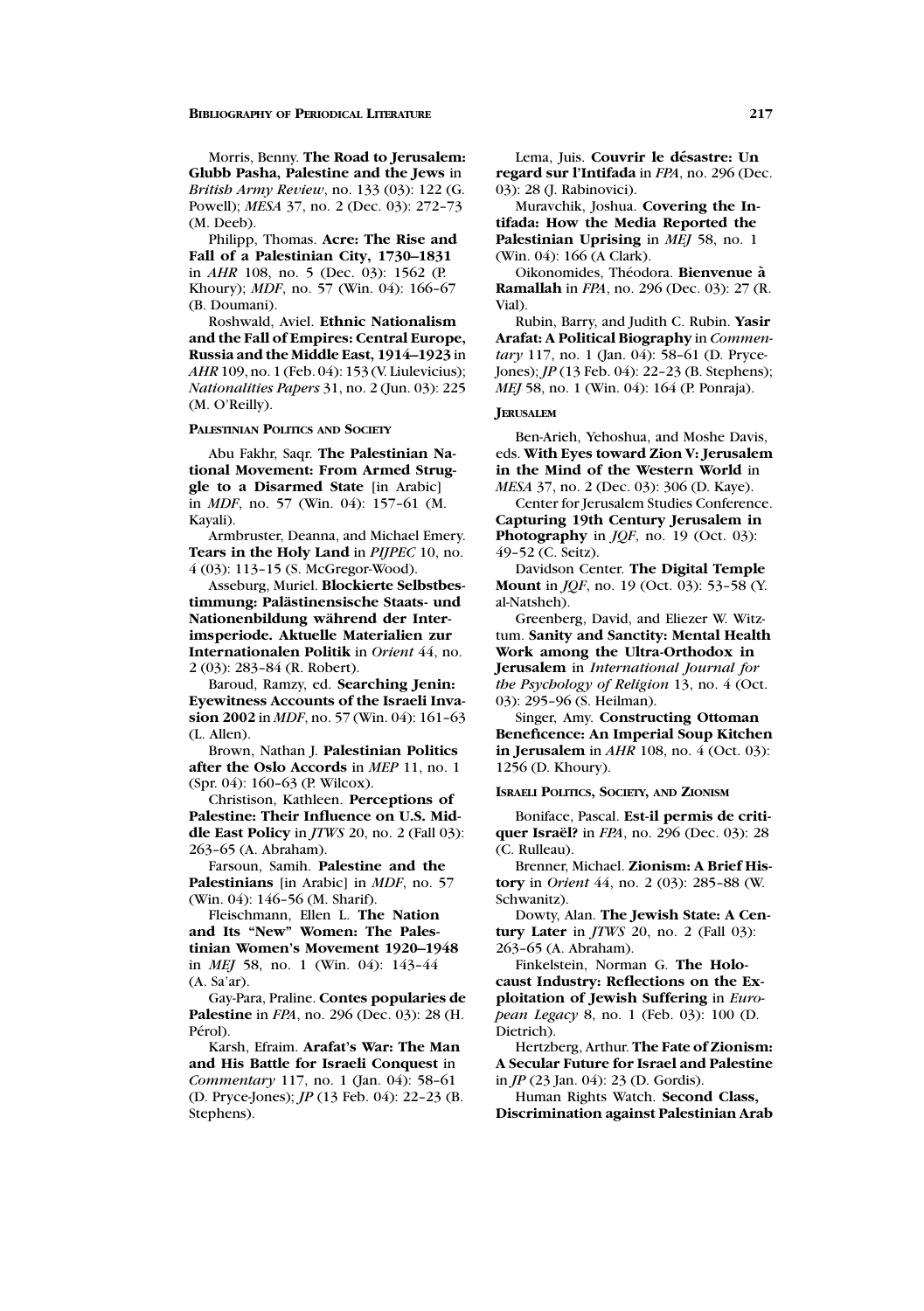**Children in Israel's Schools** in *MESA* 37, no. 2 (Dec. 03): 235–36 (N. Aridan).

Kimmerling, Baruch. **The Invention and Decline of Israeliness: State, Society, and the Military** in *Contemporary Sociology* 32, no. 3 (03): 365–66 (M. Regev).

**———. Politicide: Ariel Sharon's War against the Palestinians** in *MEJ* 58, no. 1 (Win. 04): 165 (P. Ponraja).

Louër, Laurence. Les citoyens arabes **d'Israel ¨** in *FPA*, no. 296 (Dec. 03): 27 (H. Loucel); *TLS*, no. 5261 (1 Jan. 04): 23 (D. Lehmann).

Mirail, Chantal. **Des figures contre un mur de barbarie** in *FPA*, no. 296 (Dec. 03): 28 (M.-F. Vives).

Mokko, Kari, director. **Conscience of a Warrior Nation** (film review) in *MESA* 37, no. 2 (Dec. 03): 301–302 (M. Lattouf).

Newton, Adam Z. **The Fence and the Neighbor: Emmanuel Levinas, Yeshayahu Leibowitz, and Israel among the Nations** in *Judaism* 52, nos. 1–2 (03): 111–21 (A. Bush).

Nimni, Ephraim. **The Challenge of Post-Zionism: Alternatives to Israeli Fundamentalist Politics** in *ShA*, no. 117 (Spr. 04): 243–51 (A. Thabit).

Segal, Rafi, and Eyal Weizman, eds. **A Civilian Occupation: The Politics of Israeli Architecture** in *WR* 23, no. 4 (May 04): 92 (S. Nhairy).

Shafir, Gershon, and Yoav Peled. **Being Israeli: The Dynamics of Multiple Citizenship** in *Contemporary Sociology* 32, no. 3 (03): 348–49 (L. Grinberg).

Silberstein, Laurence J. **The Postzionism Debates: Knowledge and Power in Israeli Culture** in *Judaism* 52, nos. 1–2 (03): 111–21 (A. Bush).

Viorst, Milton. **The Future of Dissent: A Reflection on "What Shall I do With This People? Jews and the Fractious Politics of Judaism"** in *MEP* 11, no. 1 (Spr. 04): 142–47 (M. Ellis).

Warschawski, Michel, and Michèle Sibony, eds. **A contre choer: Les voix dissidentes en Israel ¨** in *FPA*, no. 296 (Dec. 03): 28 (P. Balta).

# **ARAB AND MIDDLE EASTERN POLITICS**

'Abdullah, 'Abdul Khaleq, ed. **Arab Diplomacy in a Changing World** in *MA* 26, no. 300 (Feb. 04): 169–76 (A. Jibril).

Bishara, Marwan. **Palestine/Israel: Peace or Apartheid** in *MESA* 37, no. 2 (Dec. 03): 264–65 (A. Klieman).

Dawisha, Adeed. **Arab Nationalism in the Twentieth Century: From Triumph to Despair** in *AHR* 108, no. 5 (Dec. 03): 1564 (I. Gershoni).

Dieckhoff, Alain, and Riva Kastoryano, eds. **Nationalismes en mutation en Méditerranée orientale** in *Politique Etrang`ere* 68, nos. 3–4 (Fall–Win. 03): 859– 60 (J. Maïla).

Finkelstein, Norman G. **Image and Reality of the Israel-Palestinian Conflict** in *MEJ* 58, no. 1 (Win. 04): 164–65 (P. Ponraia).

George, Alan. **Syria: Neither Bread Nor Freedom** in *TLS*, no. 5261 (1 Jan. 04): 22 (M. Yapp).

Levin, Itamar. **Locked Doors: The Seizure of Jewish Property in Arab Countries** in *MESA* 37, no. 2 (Dec. 03): 271–72 (A. Golan).

Lynch, Marc. **State Interests and Public Spheres: The International Politics of Jordan's Identity** in *MESA* 37, no. 2 (Dec. 03): 282–84 (B. Salloukh).

Morris, Benny. **1948 and After: Israel and the Palestinians** in *MER* 34, no. 1 (Spr. 04): 45–48 (J. Beinin).

**———. Righteous Victims: A History of the Zionist-Arab Conflict, 1881–2001** in *JMH* 68, no. 1 (Jan. 04): 225–32 (G. Rudd).

Rosenberg, Jerry M. **Nation-Building: A Middle East Recovery Program** in *MEJ* 58, no. 1 (Win. 04): 167 (A. Clark).

Rothstein, Robert L., Moshe Ma'oz, and Khalil Shikaki, eds. **The Israeli-Palestinian Peace Process: Oslo and the Lessons of Failure—Perspectives, Predicaments and Prospects** in *MEJ* 58, no. 1 (Win. 04): 165 (A Clark); *Michigan Law Review* 101, no. 6 (May 03): 1661–1714 (O. Kittrie).

Salibi, Kamal. **The Modern History of Jordan** in *JTWS* 20, no. 1 (Spr. 03): 286 (A. Abraham).

Shlaim, Avi. **The Iron Wall: Israel and the Arab World** in *JMH* 68, no. 1 (Jan. 04): 225–32 (G. Rudd).

Smith, Charles D. **Palestine and the Arab-Israeli Conflict: A History with Documents** in *JTWS* 20, no. 2 (Fall 03): 263–65 (A. Abraham).

Tal, Lawrence. **Politics, the Military, and National Security in Jordan, 1955– 1967** in *JMH* 67, no. 3 (Jul. 03): 992 (R. Hitchens).

Wasserstein, Bernard. **Israelis and Palestinians: Why Do They Fight?** in *MEJ* 58, no. 1 (Win. 04): 138-39 (P. Scham).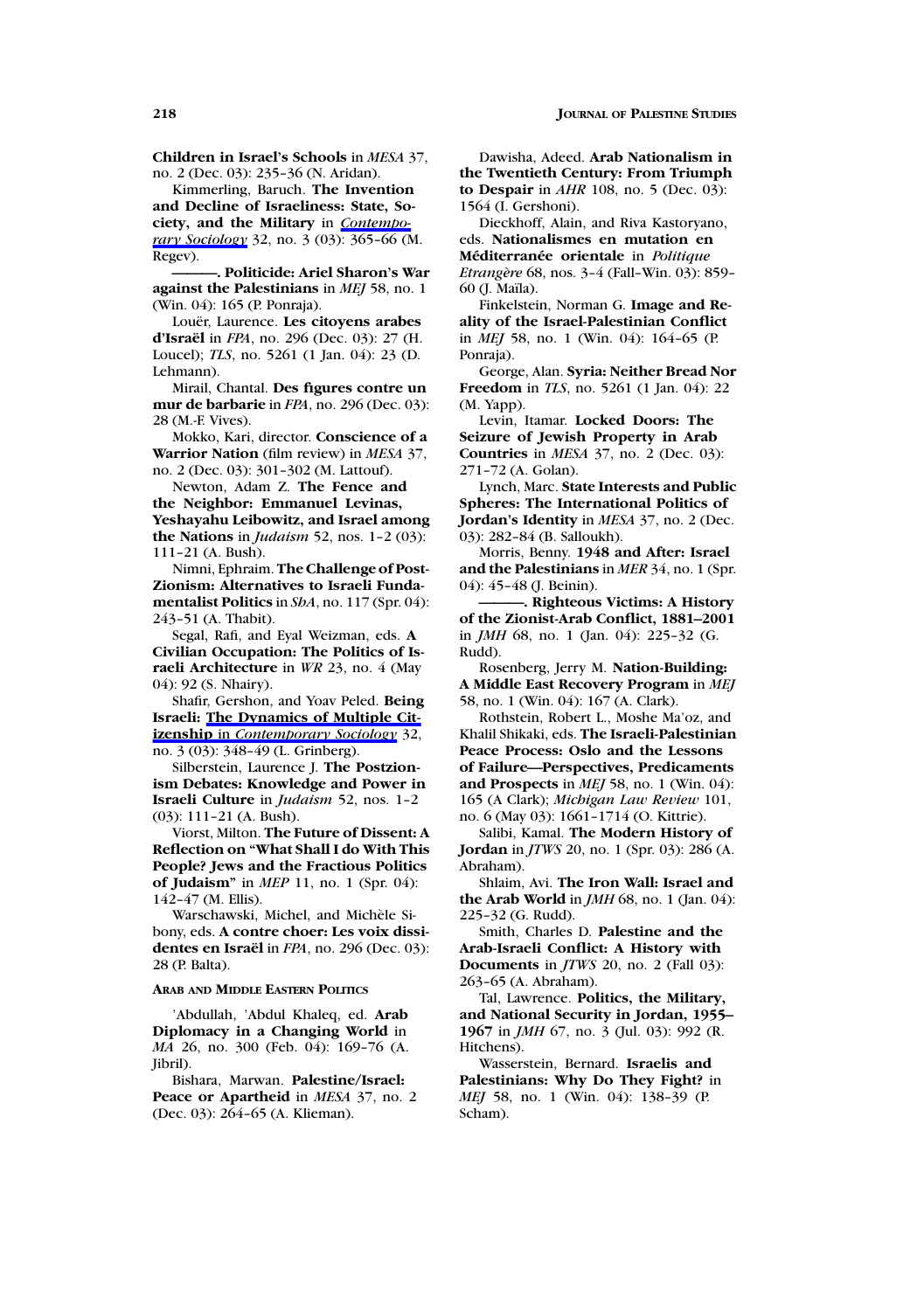### **INTERNATIONAL RELATIONS**

Bass, Warren. **Support any Friend: Kennedy's Middle East and the Making of the US-Israel Alliance** in *The Nation* (21 Jul. 03): n.p. (P. Seale).

Chomsky, Noam. **The Rogue States** [in Arabic] in *ShA*, no. 117 (Spr. 04): 235–42 (K. Al-'Ani).

Dockrill, Saki. **Britain's Retreat from East of Suez: The Choice between Europe and the World?** in *IHR* 25, no. 2 (03): 491 (K. Robbins).

Frum, David, and Richard Perle. **An End to Evil: How to Win the War on Terror** in *New York Review of Books* (11 Mar. 04): n.p. (T. Powers).

Goren, Haim, ed. **Germany and the Middle East: Past, Present, and Future** in *MEJ* 58, no. 1 (Win. 04): 167 (A. Clark).

Hinnebusch, Raymond, and Anoushiravan Ehteshami, eds. **The Foreign Policies of Middle East States** in *Journal of Politics* 65, no. 3 (Aug. 03): 928–30 (T. Schorn).

Kumaraswamy, P.R. **China and the Middle East: The Quest for Influence** in *JTWS* 20, no. 1 (Spr. 03): 227–30 (A. Hilali).

Mcdermott, Anthony, and Kjell Skjelsbaek, eds. **The Multinational Force in Beirut, 1982–1984** in *JTWS* 20, no. 1 (Spr. 03): 288–89 (A. Abraham).

Quandt, William B. **Peace Process: American Diplomacy and the Arab-Israeli Conflict since 1967** in *JTWS* 20, no. 2 (Fall 03): 263–65 (A. Abraham).

# **LAW**

Boyle, Francis A. **Palestine, Palestinians, and International Law** in *WR* 23, no. 3 (Apr. 04): 88 (M. Gillespie).

Watkins, Michael, and Susan Rosegrant. **Breakthrough International Negotiation: How Great Negotiators Transformed the World's Toughest Post-Cold War Conflicts** in *Michigan Law Review* 101, no. 6 (May 03): 1661-1714 (O. Kittrie).

#### **MILITARY**

Abu Nowar, Maan. **The Jordanian-Israeli War, 1948–1951: A History of the Hashemite Kingdom of Jordan** in *JMH* 67, no. 4 (Oct. 03): 1334 (R. Hitchens); *MEJ* 57, no. 4 (Aut. 03): 659–64 (N. Quilliam); *MESA* 37, no. 2 (Dec. 03): 262–63 (M. Deeb).

Bregman, Ahron. **Israel's Wars: A History since 1947** in *British Army Review*, no. 131 (03): 124 (E. McVey); *MESA* 37, no. 2 (Dec. 03): 265–66 (Y. Bar-Siman-Tov).

Kumaraswamy, P.R., ed. **Revisiting the Yom Kippur War** in *JTWS* 20, no. 1 (Spr. 03): 287 (J. Biedzynski).

### **ECONOMY, SOCIETY, AND EDUCATION**

Davis, Joyce. **Martyrs: Innocence, Vengeance and Despair in the Middle East** in *MEJ* 58, no. 1 (Win. 04): 167–68 (A. Clark).

Podeh, Elie. **The Arab-Israeli Conflict in Israeli History Textbooks, 1948–2000** in *MESA* 37, no. 2 (Dec. 03): 235–36 (N. Aridan).

El-Shamy, Hasan M. **Tales Arab Women Tell (and the Behavioral Patterns They Portray)** in *JTWS* 20, no. 1 (Spr. 03): 285 (P. Geesey).

Stern, Jessica. **Terror in the Name of God: Why Religious Militants Kill** in *JP* (23 Jan. 04): 22 (J. Schanzer).

# **LITERATURE AND ARTS**

Feldman, Yael S. **Room of Their Own: Gender and Nation in Israeli Women's Fiction** in *Hebrew Studies* 44 (03): 287–90 (Y. Shapira).

Makiya, Kanan. **The Rock: A Tale of Seventh-Century Jerusalem** in *MDF*, no. 57 (Win. 04): 163–65 (T. Khalidi).

# **REPORTS RECEIVED**

House of Commons, International Development Committee**. Development Assistance and the Occupied Palestinian Territories, Second Report of Session 2003– 04, Volume I.** London: House of Commons, International Development Committee, 15 Jan. 04.

International Crisis Group (ICG). **Identity Crisis: Israel and Its Arab Citizens.** Amman/Brussels: International Crisis Group (ICG), 4 Mar. 04.

Lein, Yehezkel. **Nu'Man, East Jerusalem: Life under the Threat of Expulsions.** Jerusalem: B'Tselem Status Report, Sep. 03.

Palestinian Independent Commission for Citizens' Rights. **Israeli Violations of Palestinian Citizens' Rights during 2003.** Ramallah, Nablus: Palestinian Independent Commission for Citizens' Rights, Mar. 04.

Schultens, Leonie. **The 'Intra'Fada or 'The Chaos of the Weapons.'** Jerusalem: Palestinian Human Rights Monitoring Group, Apr. 04.